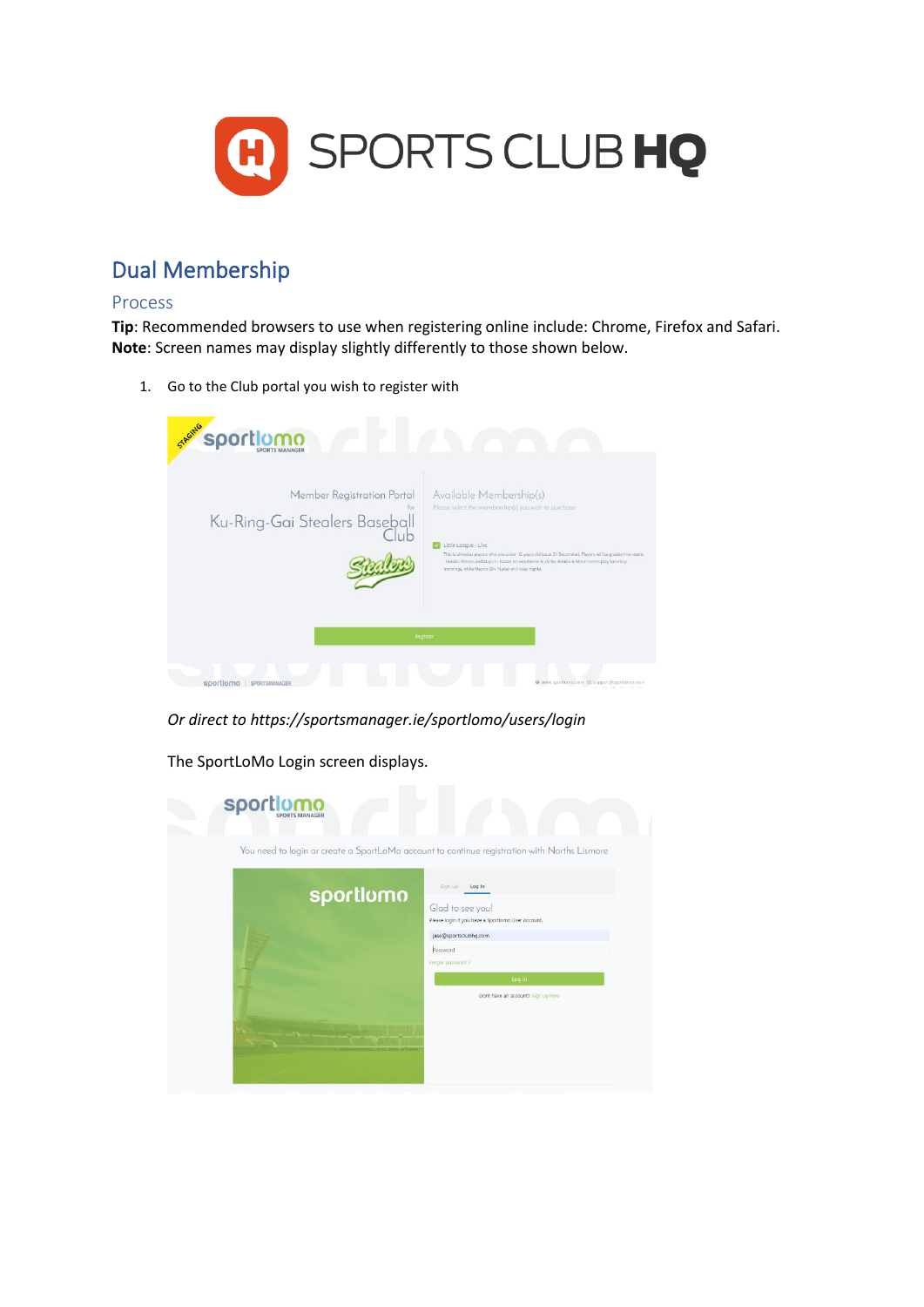### Once logged in, select the Member who is looking to register

| STAGING<br>sportlomo<br><b>SPORTS MANAGER</b>                            |                                                                            |                                                                                                          | Jase Farmer                                                                      | KU-RING-GAI STEALERS BASEBALL CLUB Stealers                             |              |
|--------------------------------------------------------------------------|----------------------------------------------------------------------------|----------------------------------------------------------------------------------------------------------|----------------------------------------------------------------------------------|-------------------------------------------------------------------------|--------------|
| Jase farmer<br>Member ID: 215457<br>Lismore Workers<br>Season: 2019-2020 | $\checkmark$                                                               | Register/Renew Membership<br>Jerry Seinfeld<br>Member ID: 215456<br>Lismore Workers<br>Season: 2019-2020 | Members In Other Clubs<br>$\checkmark$                                           | John Smith<br>Member ID: 215360<br>Lismore Workers<br>Season: 2019-2020 | $\checkmark$ |
|                                                                          | Charlie Brown<br>Member ID: 214397<br>Lismore Workers<br>Season: 2019-2020 | $\checkmark$                                                                                             | <b>Mickey Mouse</b><br>Member ID: 214385<br>Lismore Workers<br>Season: 2019-2020 | $\checkmark$                                                            |              |
|                                                                          |                                                                            |                                                                                                          | Add/Renew                                                                        |                                                                         |              |

## Select Dual Membership

|                                      |                                    | Register/Renew Membership                                                                |                                          |                                      |              |
|--------------------------------------|------------------------------------|------------------------------------------------------------------------------------------|------------------------------------------|--------------------------------------|--------------|
|                                      |                                    | Members In Other Clubs                                                                   |                                          |                                      |              |
| Jase farmer<br>Member ID: 215457     | Jerry Seinfeld<br>$\check{ }$      | Member ID: 215456                                                                        | $\hat{\phantom{a}}$                      | John Smith<br>Member ID: 215360      | $\checkmark$ |
| Lismore Workers<br>Season: 2019-2020 |                                    | Lismore Workers<br>Season: 2019-2020                                                     |                                          | Lismore Workers<br>Season: 2019-2020 |              |
|                                      |                                    | League Age 10: League Age 10<br>(DOB 01/01/2010 - 31/12/2012)<br>Expiry Date: 01/09/2020 |                                          |                                      |              |
|                                      |                                    | 2 Details<br>Start Transfer<br>: Dual Membership                                         |                                          |                                      |              |
|                                      | Charlie Brown<br>Member ID: 214397 | $\checkmark$                                                                             | <b>Mickey Mouse</b><br>Member ID: 214385 | $\checkmark$                         |              |
|                                      | Lismore Workers                    |                                                                                          | Lismore Workers                          |                                      |              |

In the Dual Membership page, enter a reason for the Dual Membership, simply *Dual Membership* will be fine. Select the Club you wish to register with

|                                   |                                         |                                                      |                     | 10,000                                        |
|-----------------------------------|-----------------------------------------|------------------------------------------------------|---------------------|-----------------------------------------------|
| STAGINIG                          | Dual Membership                         |                                                      |                     |                                               |
| Request Dual Membership           |                                         |                                                      |                     | ←Back                                         |
| Member Name                       | Jerry Seinfeld                          |                                                      |                     |                                               |
| Reason                            | Dual Membership                         |                                                      |                     |                                               |
|                                   |                                         |                                                      |                     |                                               |
| <b>Current Club</b>               | <b>Lismore Workers</b>                  |                                                      |                     |                                               |
| To Club                           | Ku-Ring-Gai Stealers Baseball Club<br>v |                                                      |                     |                                               |
| <b>Choose category</b>            | <b>Epping Eastwood Tigers</b>           | $\overline{\phantom{a}}$<br><b>Transfer Discount</b> | Total               |                                               |
| Membership                        | Five Dock Falcons                       |                                                      |                     |                                               |
| Package                           | Greenway Giants Baseball Club           |                                                      | $\mathbf 0$<br>0.00 |                                               |
|                                   | Kissing Point Angels                    |                                                      |                     |                                               |
|                                   | Ku-Ring-Gai Stealers Baseball Club      |                                                      | 0.00                |                                               |
|                                   | Macquarie Saints Baseball Club          |                                                      |                     |                                               |
|                                   | North Ryde RSL Rams                     |                                                      |                     |                                               |
|                                   | North Sydney Junior Baseball (Bears)    |                                                      |                     |                                               |
| sportlomo<br><b>SPORTSMANAGER</b> | Rangers Baseball Club                   |                                                      |                     | □ www.sportformo.com □ support@sportformo.com |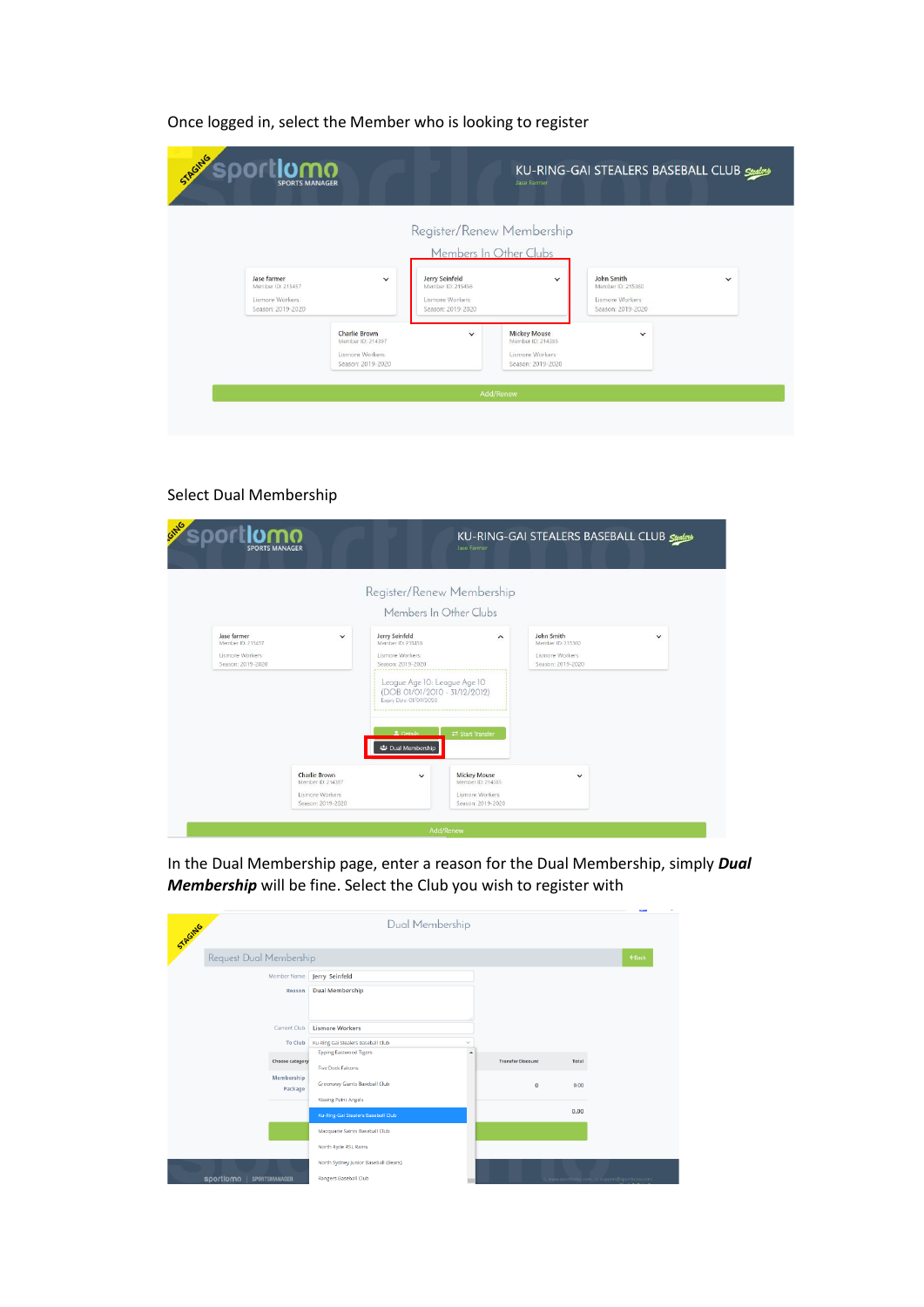| $9+$              |
|-------------------|
|                   |
| $\leftarrow$ Back |
|                   |
|                   |
|                   |
|                   |
|                   |
|                   |
|                   |
|                   |
|                   |
|                   |
|                   |

### Select Membership Package from the available ones in the drop down

The system will then display the total price, comprised of the Club Fee, with a transferred discount of the previously paid "Association" fees.

| STAGING                 |                                           | Dual Membership                |                          |        |
|-------------------------|-------------------------------------------|--------------------------------|--------------------------|--------|
| Request Dual Membership |                                           |                                |                          |        |
| Member Name             | Jerry Seinfeld                            |                                |                          |        |
| Reason                  | <b>Dual Membership</b>                    |                                |                          |        |
| Current Club            | <b>Lismore Workers</b>                    |                                |                          |        |
| To Club                 | Ku-Ring-Gai Stealers Baseball Club        | $\checkmark$                   |                          |        |
|                         | Choose category you wish to register with | Price                          | <b>Transfer Discount</b> | Total  |
| Membership<br>Package   | Little League - Live<br>$\checkmark$      | 305.00                         | 75.00                    | 230.00 |
|                         |                                           | DOB 1/9/07 - 31/8/08           | 305.00                   |        |
|                         |                                           | DOB 1/9/08 - 31/8/09           | 305.00                   |        |
|                         |                                           | DOB 1/9/09 - 31/8/10           | 305.00 0                 |        |
|                         |                                           | DOB 1/9/10 - 31/8/11           | 255.00                   |        |
|                         |                                           |                                |                          | 230.00 |
|                         |                                           | <b>Request Dual Membership</b> |                          |        |

Once package is confirmed, select **Request Dual Membership**.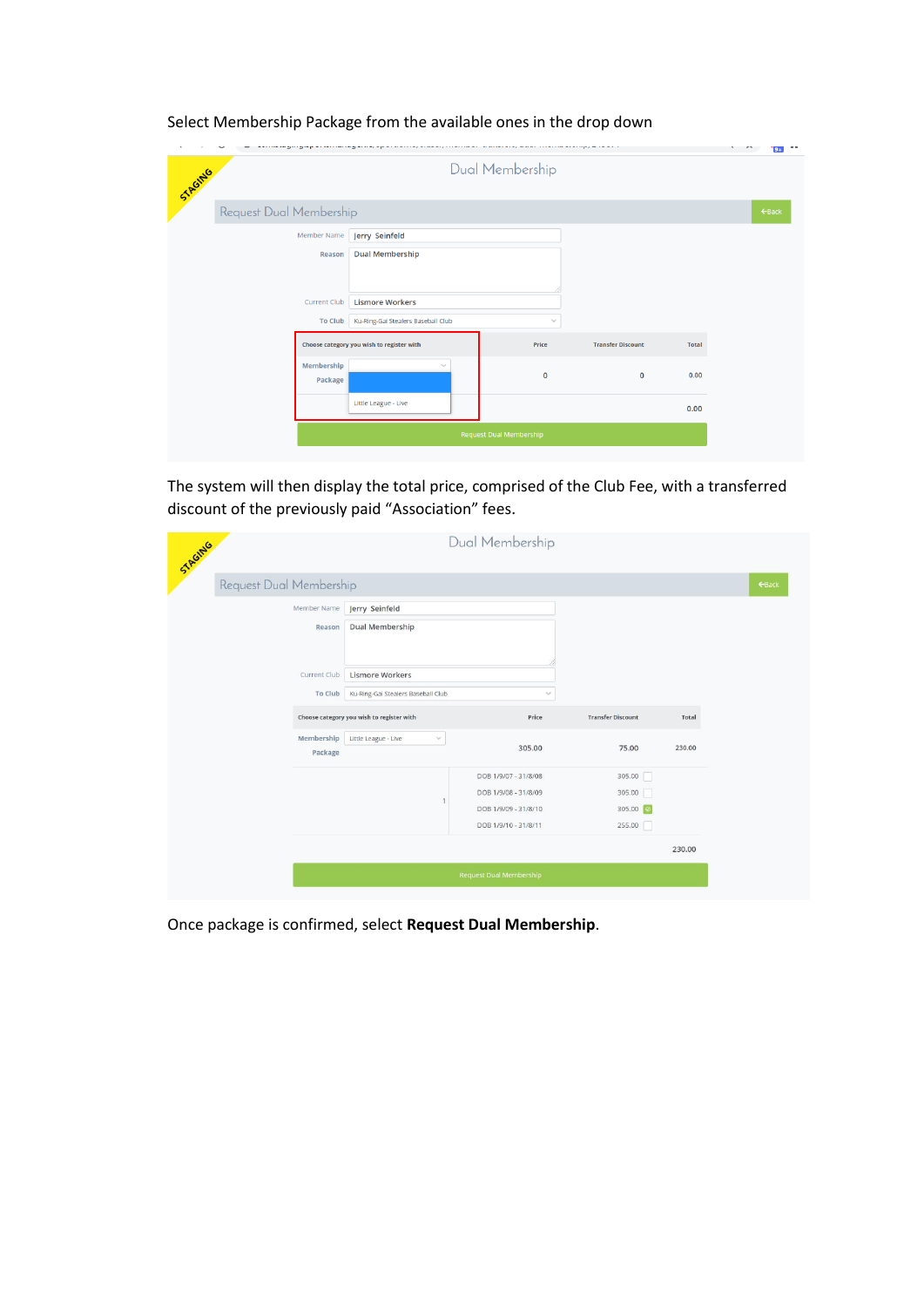Member then receives email confirmation that the Dual Membership is in progress (ignore the reference to Transfer)

| sportlomo                                                                                                                 |                                                                                                 |            |               |  |  |  |
|---------------------------------------------------------------------------------------------------------------------------|-------------------------------------------------------------------------------------------------|------------|---------------|--|--|--|
| <b>Membership Transfer Started</b>                                                                                        |                                                                                                 |            |               |  |  |  |
|                                                                                                                           | Dear Jerry Seinfeld                                                                             |            |               |  |  |  |
|                                                                                                                           |                                                                                                 |            |               |  |  |  |
|                                                                                                                           | Please see the details of your transfer request below                                           |            |               |  |  |  |
|                                                                                                                           |                                                                                                 |            | Automatically |  |  |  |
| From Club                                                                                                                 | To Club                                                                                         | Started On | Approved On   |  |  |  |
| Lismore                                                                                                                   | <b>Ku-Ring-Gai Stealers</b>                                                                     | 07/08/2020 | 12/08/2020    |  |  |  |
| <b>Workers</b>                                                                                                            | <b>Baseball Club</b>                                                                            | 02:19      | 02:19         |  |  |  |
| <b>Association Name</b>                                                                                                   | Transfer will require approvals by:                                                             |            |               |  |  |  |
| <b>Lismore Workers</b>                                                                                                    |                                                                                                 |            |               |  |  |  |
| <b>Ku-Ring-Gai Stealers Baseball Club</b>                                                                                 |                                                                                                 |            |               |  |  |  |
| status of the transfer at any time by:                                                                                    | You will receive further notifications as your transfer request is processed. You can check the |            |               |  |  |  |
| 1. Logging into your Sportlomo account at Sportlomo<br>Click on My Registrations<br>2<br><b>Click View Transfers</b><br>3 |                                                                                                 |            |               |  |  |  |

In the meantime, the 2 participating clubs, approve the Dual Membership. Once approved, you will receive an email notifying you that you can now complete the Membership. Click the link in green



Your transfer request has now been approved by all relevant bodies.

| From Club      | To Club                     | Started On | Automatically<br>Approved On |
|----------------|-----------------------------|------------|------------------------------|
| Lismore        | <b>Ku-Ring-Gai Stealers</b> | 07/08/2020 | 12/08/2020                   |
| <b>Workers</b> | <b>Baseball Club</b>        | 02:19      | 02:19                        |

To complete the transfer you must now complete the following steps

- 1. Logging into your Sportlomo account at Sportlomo
- 2. Click on My Registrations
- 3. Click View Transfers
- 4. Click On the Right Arrow icon on your transfer
- 5. You will then be shown a list of the available membership packages in your new club, select the package you wish to register to and complete the payment
- 6. Once payment is complete you will then be a member of your new club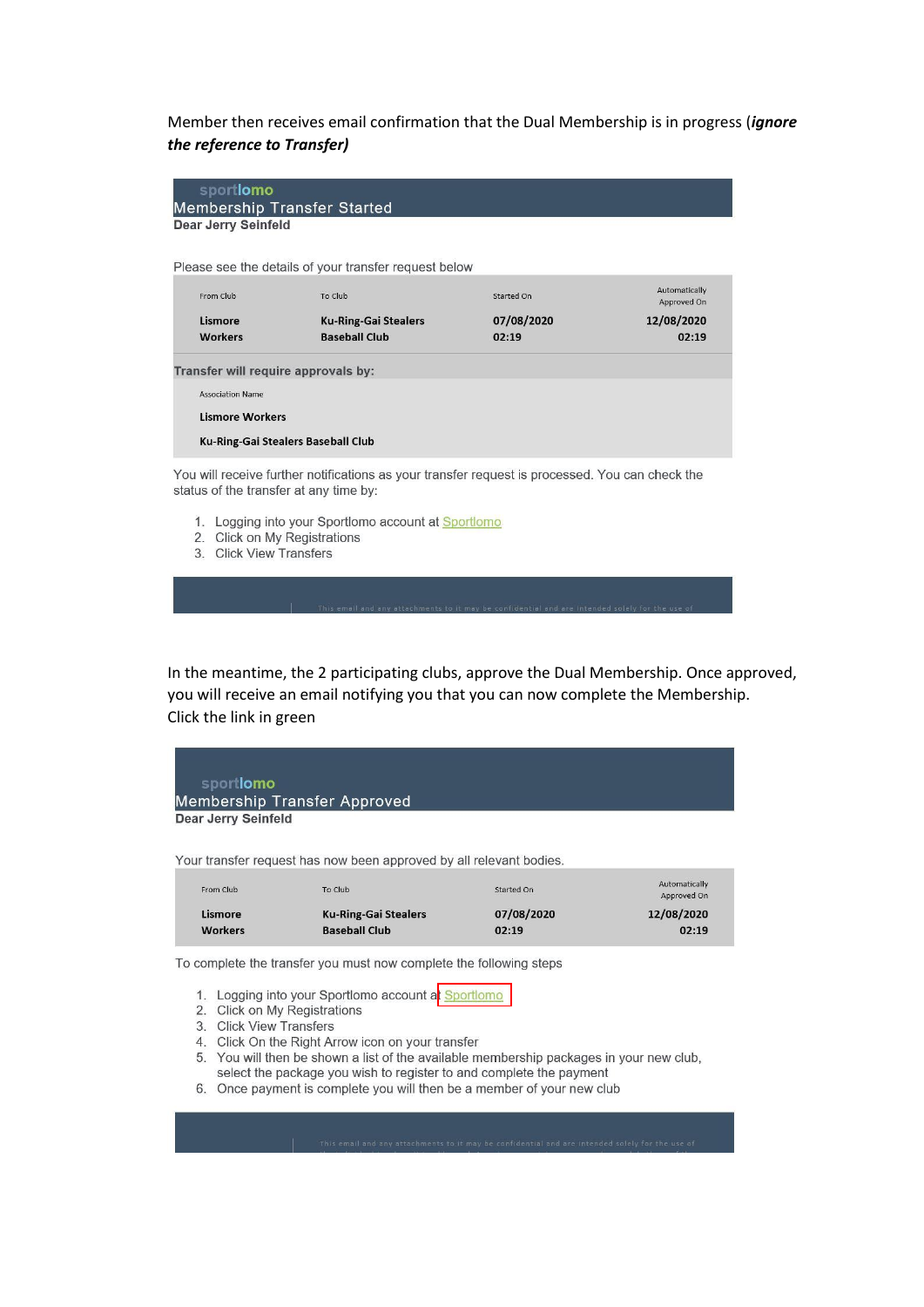Login to your account

| <b>Sport Omn</b> |                                                         |
|------------------|---------------------------------------------------------|
|                  | Login<br>Please log in with your Sportlomo User Account |
|                  | E-Mail                                                  |
|                  | Password<br><b>Forgot Password</b>                      |
|                  | Login                                                   |
|                  |                                                         |

Select the Club (Associations) in the drop down of options and hit continue

|                          | <b>Select Association</b> |                     |  |
|--------------------------|---------------------------|---------------------|--|
| Multiple Accounts        |                           | $\leftarrow$ Logout |  |
| <b>Your Associations</b> |                           |                     |  |
|                          |                           |                     |  |
|                          | Continue                  |                     |  |
|                          |                           |                     |  |

## From the Home Page, hover over the Menu icon at the top left

| $\rightarrow$<br>C<br>● sportsmanager.ie/sportlomo/sluser/user-portal#<br>$\leftarrow$ | $\Theta$                                    |
|----------------------------------------------------------------------------------------|---------------------------------------------|
| $\equiv$<br><b>sportlomo</b><br><b>Jase Farmer</b>                                     | KU-RING-GAI STEALERS BASEBALL CLUB Stealers |
| Members                                                                                |                                             |
| Schedule<br>曲<br>مقا<br>Register / Renew                                               |                                             |
| portsmanager.ie/sportlomo/sluser/user-portal<br>C<br>$\rightarrow$                     | 只☆                                          |
| $\equiv$<br><b>MENU</b><br><b>Jase Farmer</b><br><b>SPORTS MANAGER</b>                 | KU-RING-GAI STEALERS BASEBALL CLUB Stealers |
| Members                                                                                |                                             |
| $\bullet$<br>Register / Renew<br>曲<br>Schedule                                         |                                             |